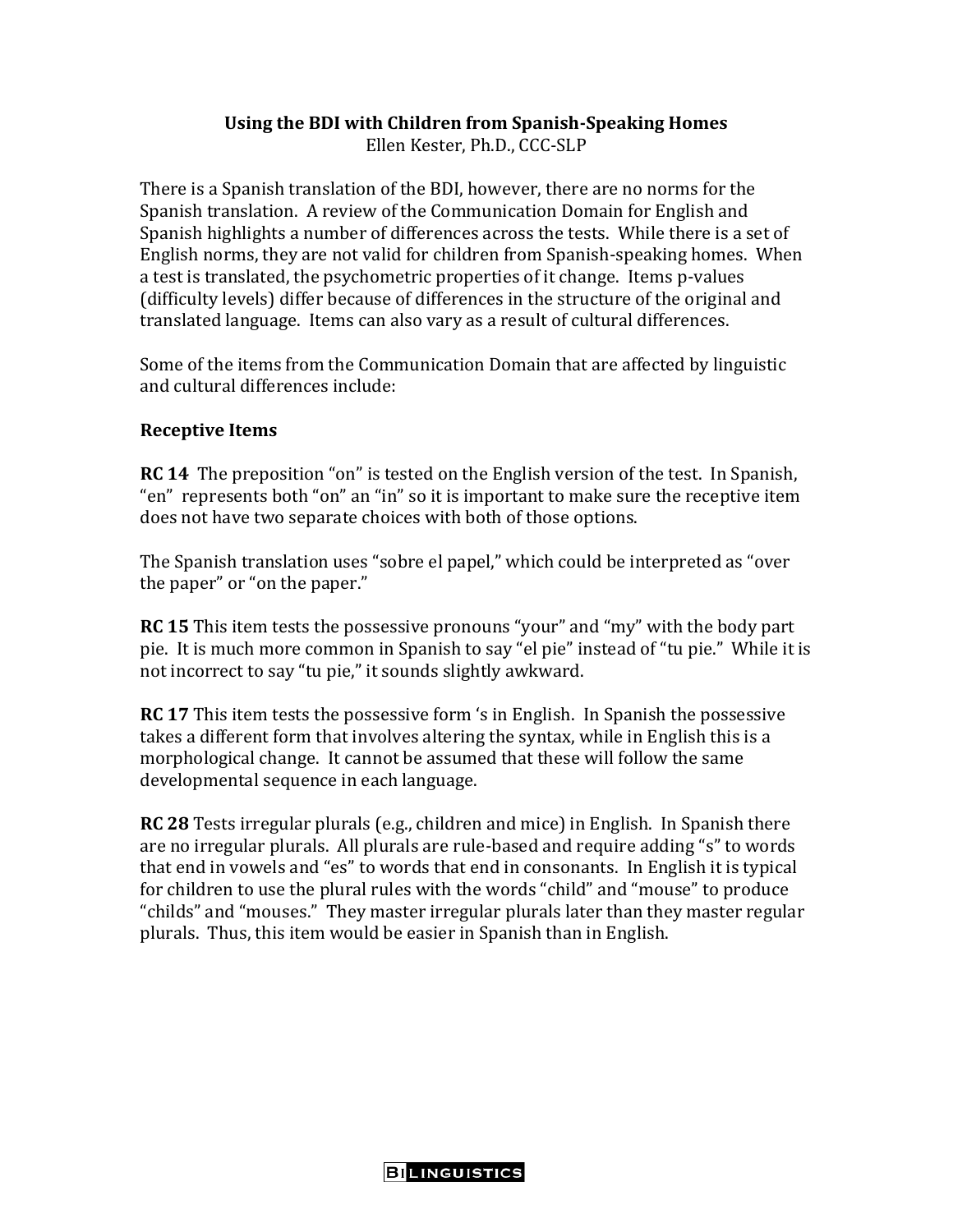**RC 30** This item tests the understanding of the future tense of the verb "to be" (though only one of the items in English tests a future "to be" verb—the other tests the future form of "to paint"). In Spanish the "to be" verbs are slightly more complex because there are two (ser and estar) that are used in different situations. For the Spanish items it does not test the future tense of either ser or estar. It tests the future tense of other verbs. In English future verbs require a change in syntax (will X) while in Spanish future verbs require a change in morphology (e.g. ganaré). Because of the structural differences, it cannot be assumed these structures are acquired in the same developmental sequence as in English.

**RC 32** Cultural variation. Eggs and toast will be easier to remember for children who eat eggs and toast for breakfast than for those who eat eggs and tortillas.

**RC 33** "Understands the past tense of the verb "to be."" The Spanish translation of this is "Entiende el tiempo pretérito del verbo ser" but the responses in the protocol use the verb "estar" in the imperfect form.

**RC 34** Rhyming words. This item uses different pictures/words/concepts for the English and Spanish versions, which invalidates the norms.

**RC 35** Initial sounds. This item uses different pictures/words/concepts for the English and Spanish versions, which invalidates the norms.

**RC 37** Selection of words with the same ending sounds. This item uses different pictures/words/concepts for the English and Spanish versions, which invalidates the norms.

**RC 39** Identification of final sounds. Final consonants are much less frequent in Spanish than they are in English. Additionally, there are only 5 sounds that can occur in final position. The first Spanish item is "Di la palabra 'vez.' Ahora di la palabra 've.' It lists the correct response as /z/ but it is actually the sound /s/ because the letter "z" represents the sound /s/. If the child says /s/ and the examiner is expecting /z/, they might mark a correct response incorrect. The second set for Spanish is "botón" "botó." "Botó" is not a word in Spanish, yet the instructions are "Di la palabra (say the word)…"

## **Expressive Communication**

**EC 17** Tests use of meaningful 3-word phrases. Sometimes children can express something that is at the same level of complexity with fewer words in Spanish than in English. For example, "quiero leche" is "I want milk." The three examples on the test are "I want cookie," which would be represented with two words in Spanish (quiero galleta), "Pick me up," which would be represented with one word (recójame), and "Give to me," which would be represented with one word (dame).

**BILINGUISTICS**